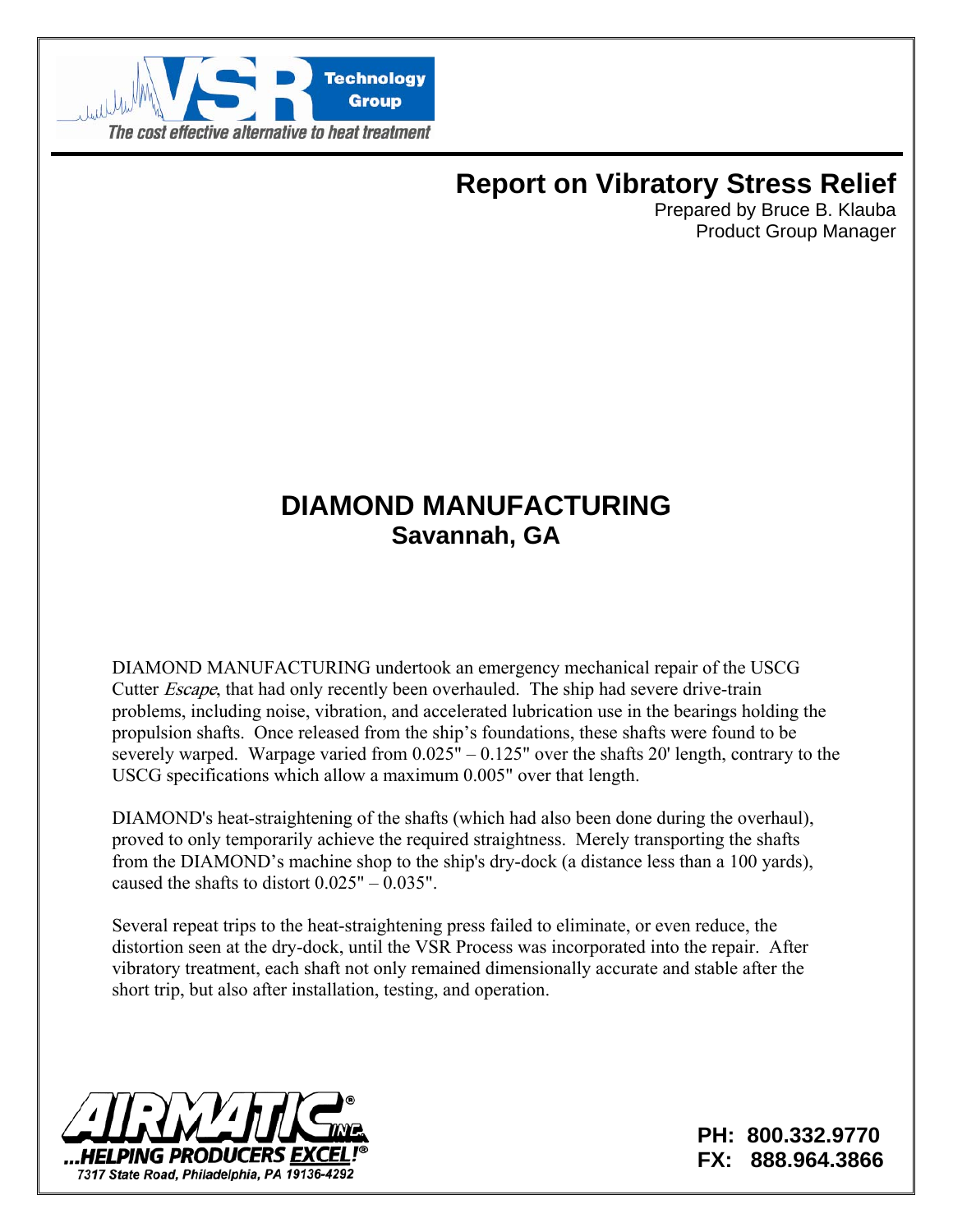In November 1985, VSR TECHNOLOGY was contacted by Mr. Ed Harless of DIAMOND MANUFACTURING, Savannah, GA, and Mr. Ulf Uhlig, a Miami, FL marine engineering consultant. They were working on the USCG Cutter Escape, which was in DIAMOND's dry-dock. The Escape had recently undergone an extensive overhaul and upgrading at Newport News, which included a "re-qualifying" of propulsion shafts. "Re-qualifying" included a metallurgical examination of the shafts, replacement of the bearing journals, and heat-straightening to the required specification of 0.005" straight over a 20' length. The propulsion shafts were 8" Dia x 20' L, made of 4140 steel, and each had two freeze-fit (or in the case of the tail shafts, one) bronze journals.

During the *Escape's* initial post-overhaul voyage, mechanical drive-train noise, vibration, and related problems were detected by the crew, so the ship put in to DIAMOND's Savannah drydock for emergency repair. Inspection showed the propulsion shafts were not straight, warpage varied from  $0.025" - 0.125"$  per shaft. The shafts were pulled for heat-straightening, and then returned to the ship's dry-dock to be re-examined and then installed.

The marine engineering consultant, Mr. Uhlig, an expert in the area of laser-alignment examination, had been brought in on the job to more accurately measure the straightness of the shafts. He determined that none of the shafts were straight within tolerance at dockside, even though they had been within tolerance immediately following the straightening operation. The shafts had changed shape during the  $\approx 100$  yd transport back to the ship, warping between 0.020" and 0.035". The shafts were returned to the machine shop for another round of heatstraightening, where another inspection showed they had warped even more (an additional  $0.003" - 0.010"$  during the return transport.

A repeat heat-straightening was successful in bringing the shafts back within straightness tolerance, but only temporarily. The return transport to the dry-dock again produced the same out-of-straight conditions as had previously occurred: 0.020" – 0.035".

Mr. Uhlig's laser equipment was then used to verify the accuracy of the in-shop measurements. Both inspection methods produced identical dimensional data. Repeated heat-straightening attempts failed to produce acceptable dock-side shaft tolerance. In fact, over time the dimensional data showed clear evidence of increasing amounts of distortion. It was suspected that the heat-straightening operations had been producing powerful residual stresses in the heataffected-zone (HAZ) on each shaft, and that transport to the dry dock was causing partial stress relief of the shafts which resulted in the dimensional changes. The shafts needed to be stabilized.

It was immediately decided that because the shafts were both finished-machined, and sleeved with new bearing journals, thermal stress was not an option. VSR TECHNOLOGY's Vibratory Stress Relief System was chosen as the only method that could stabilize the shafts. Within 36 hours of receiving the call, the VSR System and a trained operator were on the job.

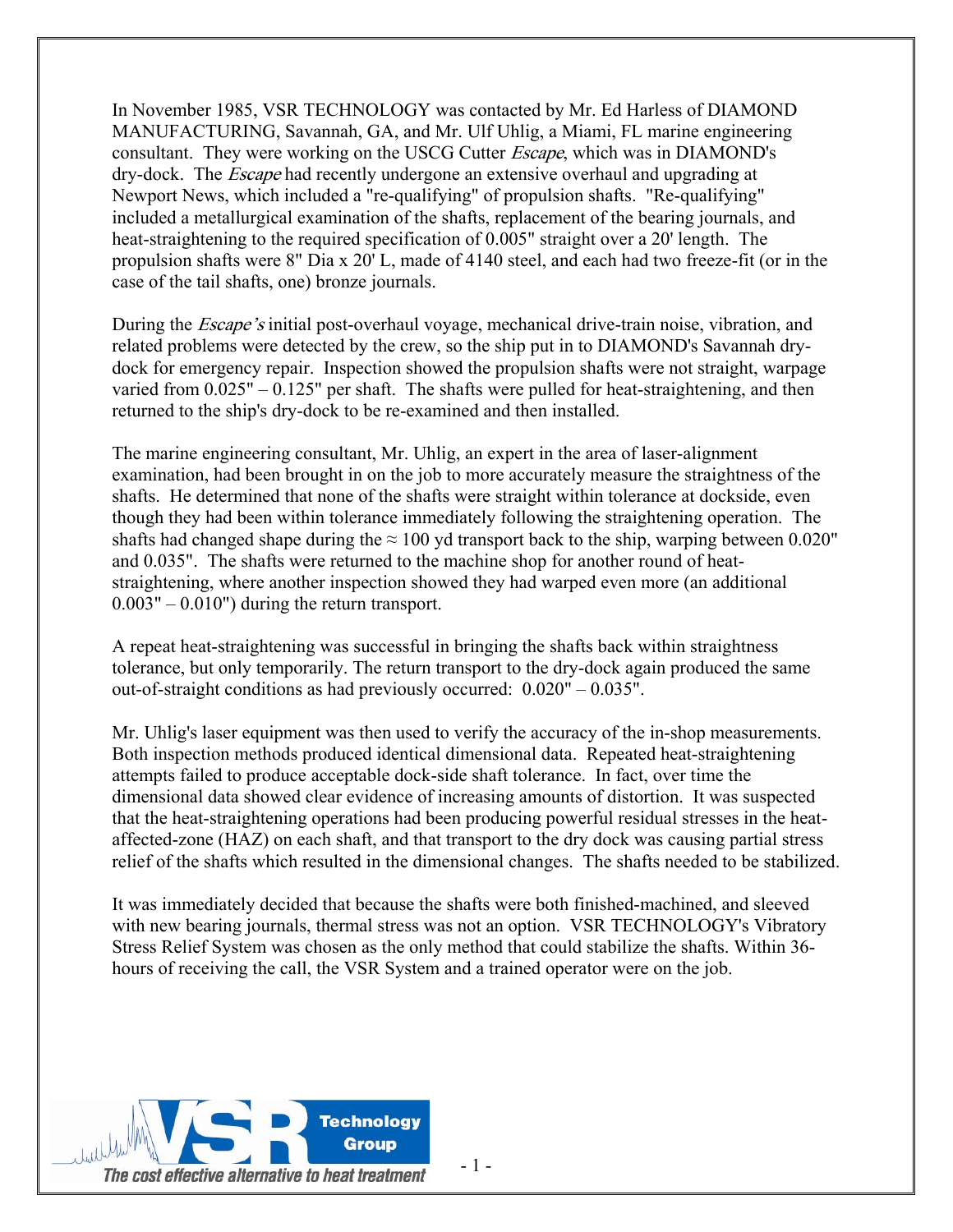## **VSR SETUP**

A correct setup for every VSR Treatment requires that the workpiece fully resonate. On a long, relatively uniform cross-section component, such as a shaft or beam, this involves positioning isolation load cushions at two locations along its length, both 30% in from opposite ends. This strategic positioning provides minimal damping of the workpiece, which enables a full resonate response to occur during the Treatment. Four (4) load cushions were used, two at each location, along with wooden wedges to form the two (2) V-blocks that each shaft would safely rest in during stress relieving.

The Vibrator was mounted to the shafts using a "sandwich-clamp" fixture (See page 8). The clamp was fabricated of two mild steel weldments, which were bolted together with a 1/16" shim between them. Then, the ID of the fixture assembly was bored-out to the OD of the shafts, disassembled, and then reassembled on the shaft (minus the shim). This type of fixture assembly provides the strong, firm base needed to mount the Vibrator so that efficient energy transfer into the workpiece can take place during Treatment.

The clamp was placed just inside one of the load cushion locations, approximately  $1/3<sup>rd</sup>$  the distance from the end of the workpiece. The Vibrator was oriented so that its shaft was parallel with the workpiece, an orientation that can drive the workpiece in the two directions that it can resonate. (Long parts resonate little, if at all, in the direction of their length, but will resonate in the two directions perpendicular to their length.) Initially, the Vibrator's unbalance was set to 1.2 in-lbs (20% of the maximum 6.0 in-lbs) later, based on the shaft's response to vibration, the unbalance was increased to 30% (1.8 in-lbs) of maximum.

An Accelerometer (an electronic device whose output is proportional to acceleration), was placed on the end of the workpiece, and oriented so as to be most sensitive to the vertical and horizontal deflections that were perpendicular to the length of the shaft. Because acceleration is proportional to force  $(F = ma$ , Newton's 2nd Law), VSR Technology uses relative force as the engineering unit most indicative of a workpiece's response to vibration treatment.

## **PRE-TREATMENT SCAN**

After calibration of the System's XYY Plotter, an automatic, slow scan through the Vibrator's speed range is run, so that an accurate depiction of the workpiece's resonance character can be recorded. This is referred to as the Pre-Treatment Scan. Both workpiece acceleration and Vibrator input power (the vertical plots) are plotted vs. Vibrator RPM (the horizontal axis). A copy of the Pre-Treatment Scan Chart for the starboard, intermediate shaft is shown on page 5. The green ink plots acceleration, and the red ink plots Vibrator power. As you can see on the Chart, two resonance peaks, the larger one 7.5g tall, were recorded.

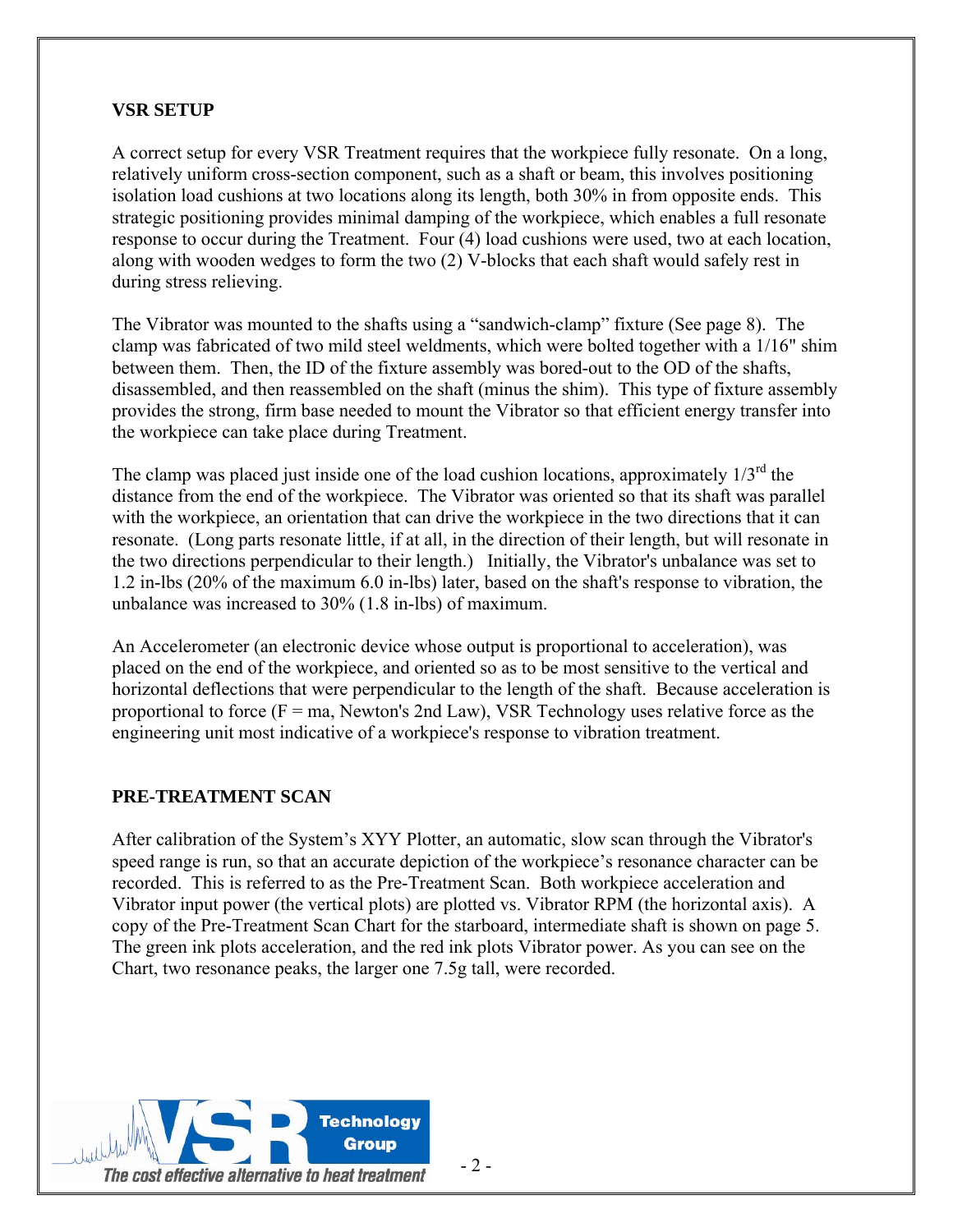## **VSR TREATMENT**

Treatment is performed by tuning the Vibrator speed precisely upon the resonance peaks of the workpiece. As stress relieving takes place, two changes, which the VSR System monitors, occur in the resonance pattern:

- 1. The resonance peaks grow to higher amplitudes;
- 2. The resonance peaks shift in the direction of lower frequency (to the left on the Chart).

Either, or both, of these changes can take place during a Treatment. These changes are consistent with the lowering of workpiece rigidity, which is inflated by the presence of residual stress.

The changes occur very fast at the beginning of Treatment (when a great deal of stress is in the workpiece), but become slower and smaller as Treatment continues, eventually resulting in a stable resonance pattern. The stability of the resonance pattern is indicative of the dimensional stability of the workpiece.

The resonance peak that was initially 7.5g tall was tuned upon, and within seconds started to grow. To record this pattern of growth, the System operator momentarily dropped the pens of the XYY Plotter, making a series of dots to show the history of peak growth and/or shifting that takes place during Treatment. This series of dots, referred to as "progress dots", plot the progress of the resonance pattern (and therefore the workpiece) towards stability. A clear pattern of progress dots can be seen on the Chart, rising from this peak. Near the top of the progress dot pattern, the distance between the dots becomes increasingly smaller, which indicates that less change was taking place during this portion of the Treatment. Eventually the height of this resonance peak stabilized, but at 13.5g – almost double its initial height.

The second peak, which was slightly shorter and to the left of the first peak, was then treated. Although, it had already grown to over 10g, it continued to grow when treated, eventually to a height of ≈ 15g, before stabilizing – it more than doubled during the course of Treatment.

## **POST-TREATMENT SCAN**

The Plotter's pens were reversed: red for acceleration; green for power, and a Post-Treatment Scan was performed. This scan documents the changes that took place during Treatment. Looking at the completed VSR Treatment Charts (pages  $6 \& 7$ ) a subtle shift in resonance peak frequency can be seen, the new peaks shifted slightly to the left of the old peaks. This shift represents an  $\approx 1.3$  % change in resonance frequency, while the growth of the resonance peaks roughly doubled. These treatment responses are typical when relieving shafts or beams,  $ie$ , workpieces in which length is the dominant dimension.

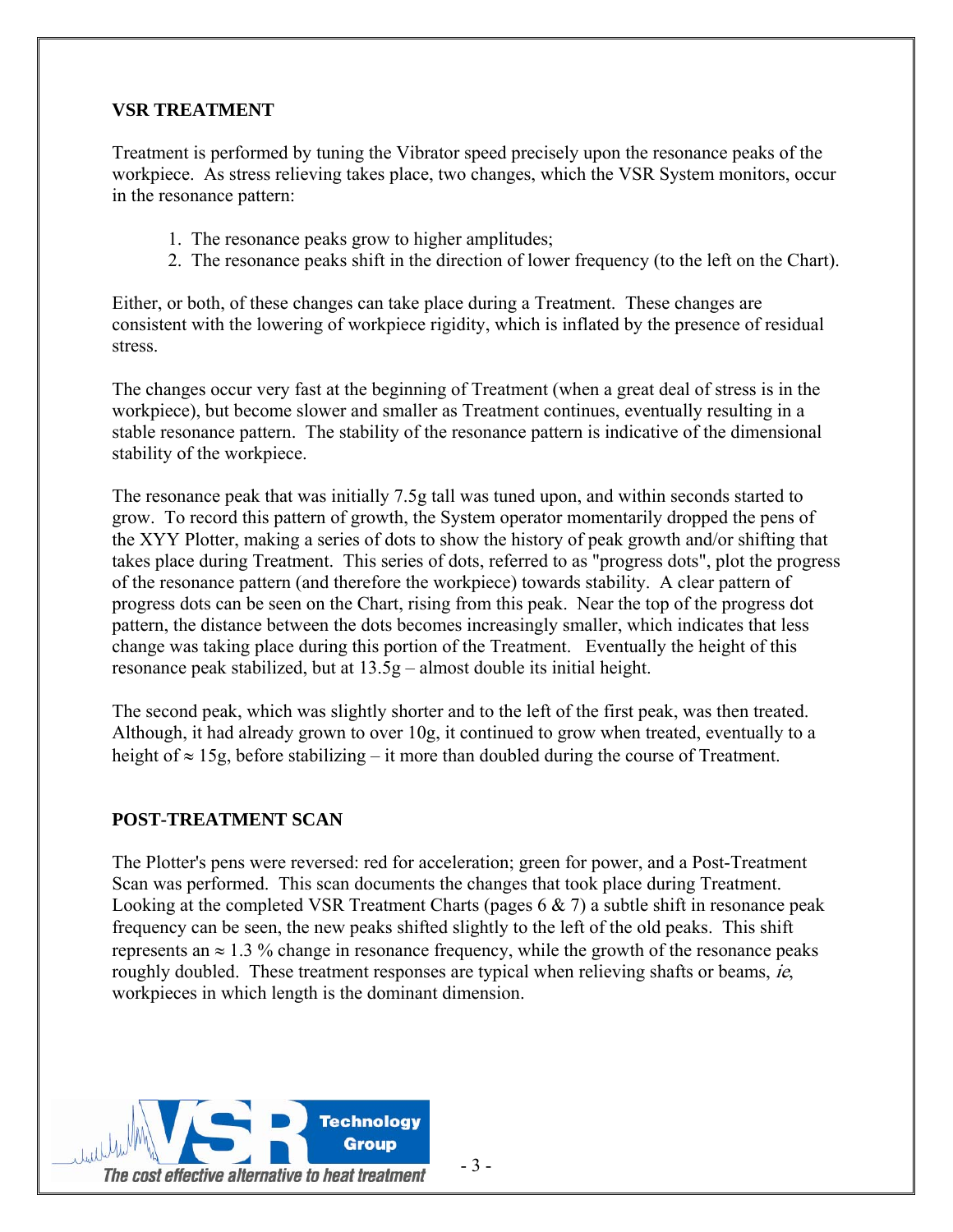#### **RESULTS**

Two of the six shafts treated had small dimensional changes during stress relieving, to a distortion of 0.008" over the shaft's 20' Length. It was decided that the variance was acceptable and that no further heat-straightening was necessary. The decision was confirmed when, as a test, the shafts were "transported with vigor" back to the ship, and laser alignment inspection proved the shafts had finally been stabilized.

#### **CONCLUSION**

The VSR Process was successful in stabilizing the dimensions generated by the heatstraightening operation on this collection of propulsion shafts; it is logical to surmise it will be a highly effective method of assuring the dimensional stability of other heat-straightened components.

Bruce Klauba has a degree in Physics and a Level II Vibration Analysis Certification from the American Society of Non-Destructive Testing (ASNDT). As a pioneer in the cause and effect of Vibratory Stress Relief, Mr. Klauba was named chief inventor (Klauba et al.) in U.S. Patent 4,381,673, which is both an equipment and process patent describing advances in the technology. He has authored numerous articles and original research papers on the subject, which have been published in leading magazines and periodicals. Published papers include:

- 1. "Use and Understanding of Vibratory Stress Relief", Productive Applications of Mechanical Vibration, 1983, American Society of Mechanical Engineers.
- 2. "Vibratory Stress Relief: Methods used to Monitor and Document Effective Treatment, A Survey of Users, and Directions for Further Research", 2005, Trends in Welding Research, ASM International.

A co-author in both papers, Dr. C. Mel Adams, is a leading authority in metallurgy and co-founder of MIT's Welding Research Department. In addition, Mr. Klauba has extensive experience in designing, building, and troubleshooting Industrial and Commercial Electrical Controls with a focus on extending the performance and reliability of Electric Motors and the systems they power.

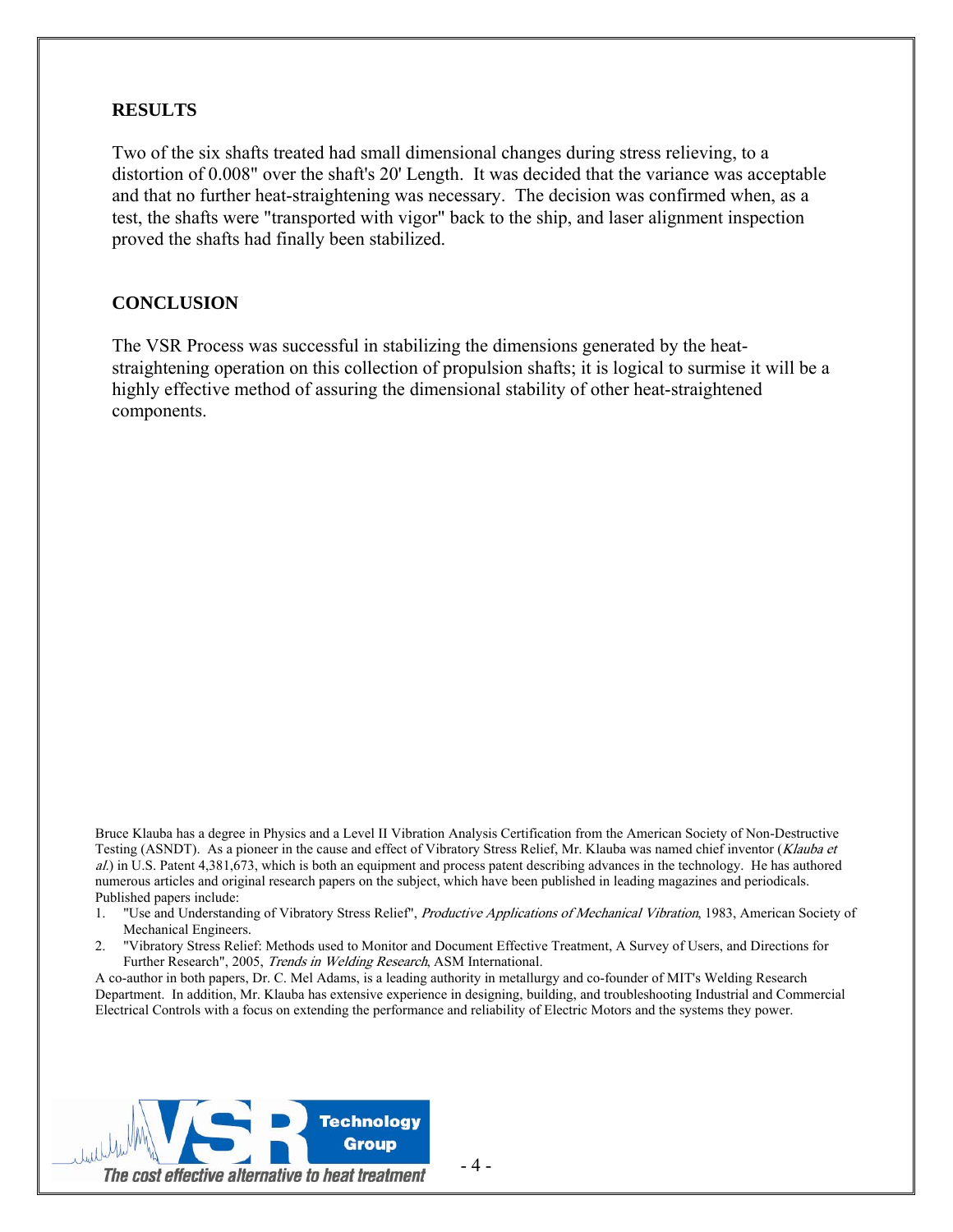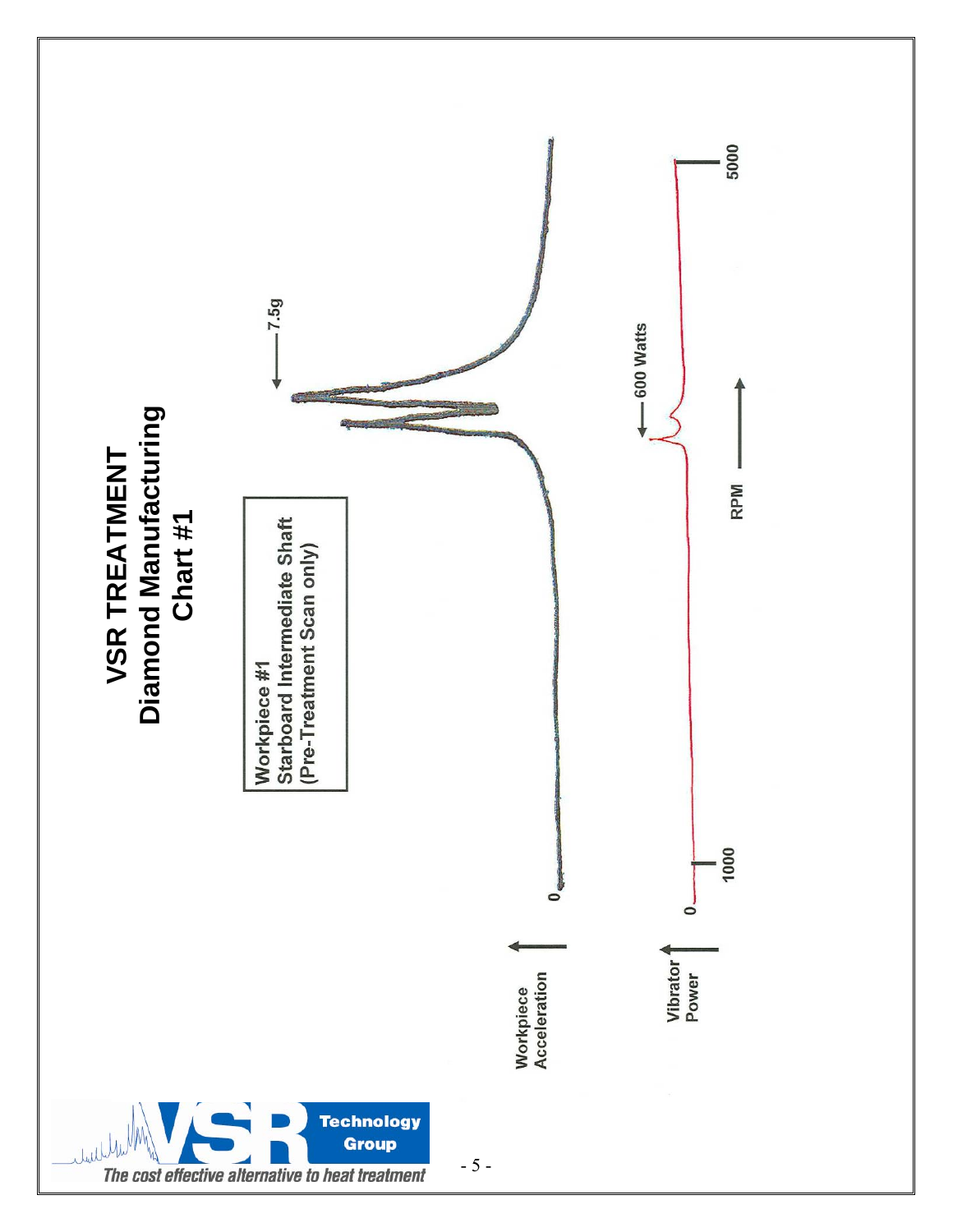

- 6 -

The cost effective alternative to heat treatment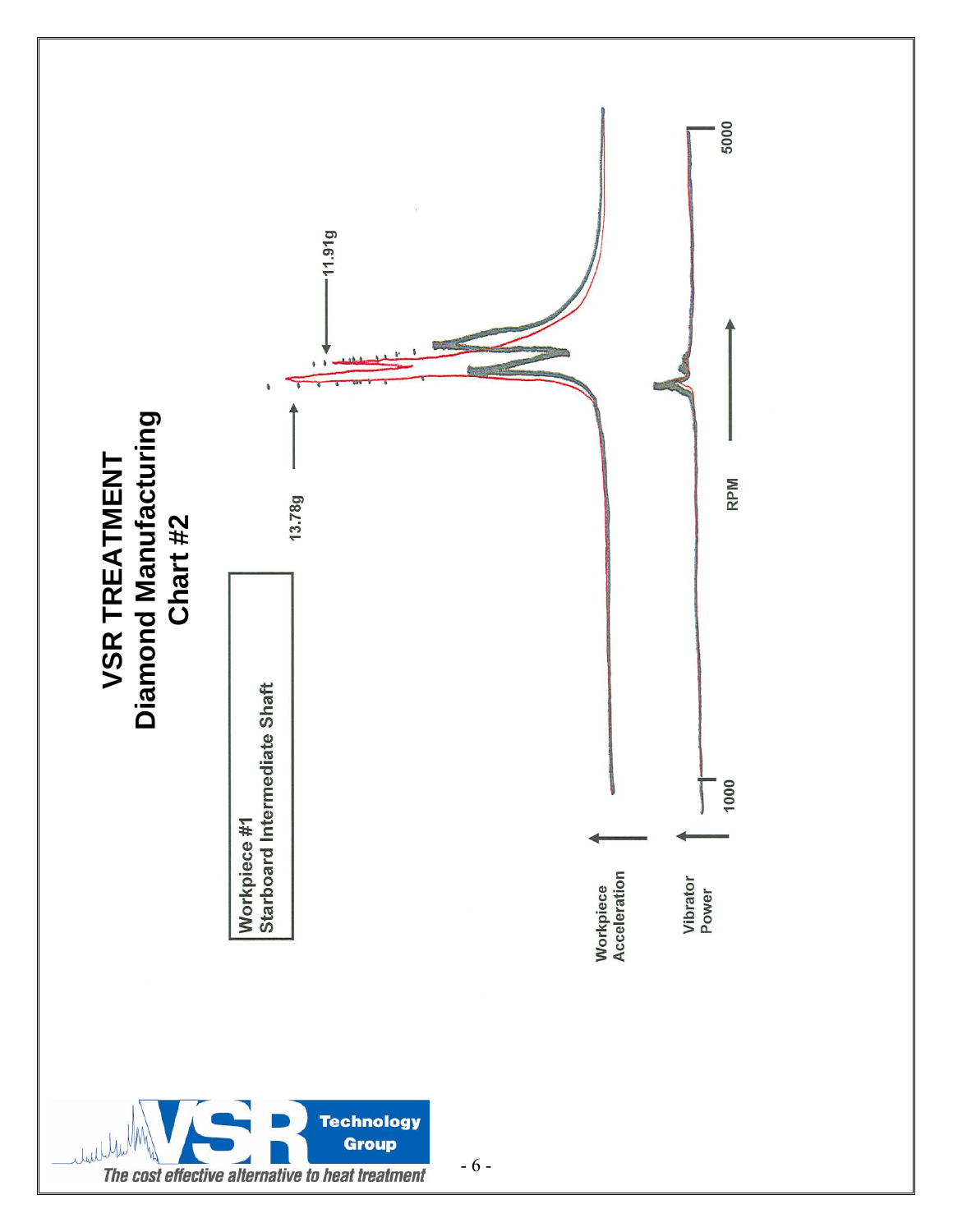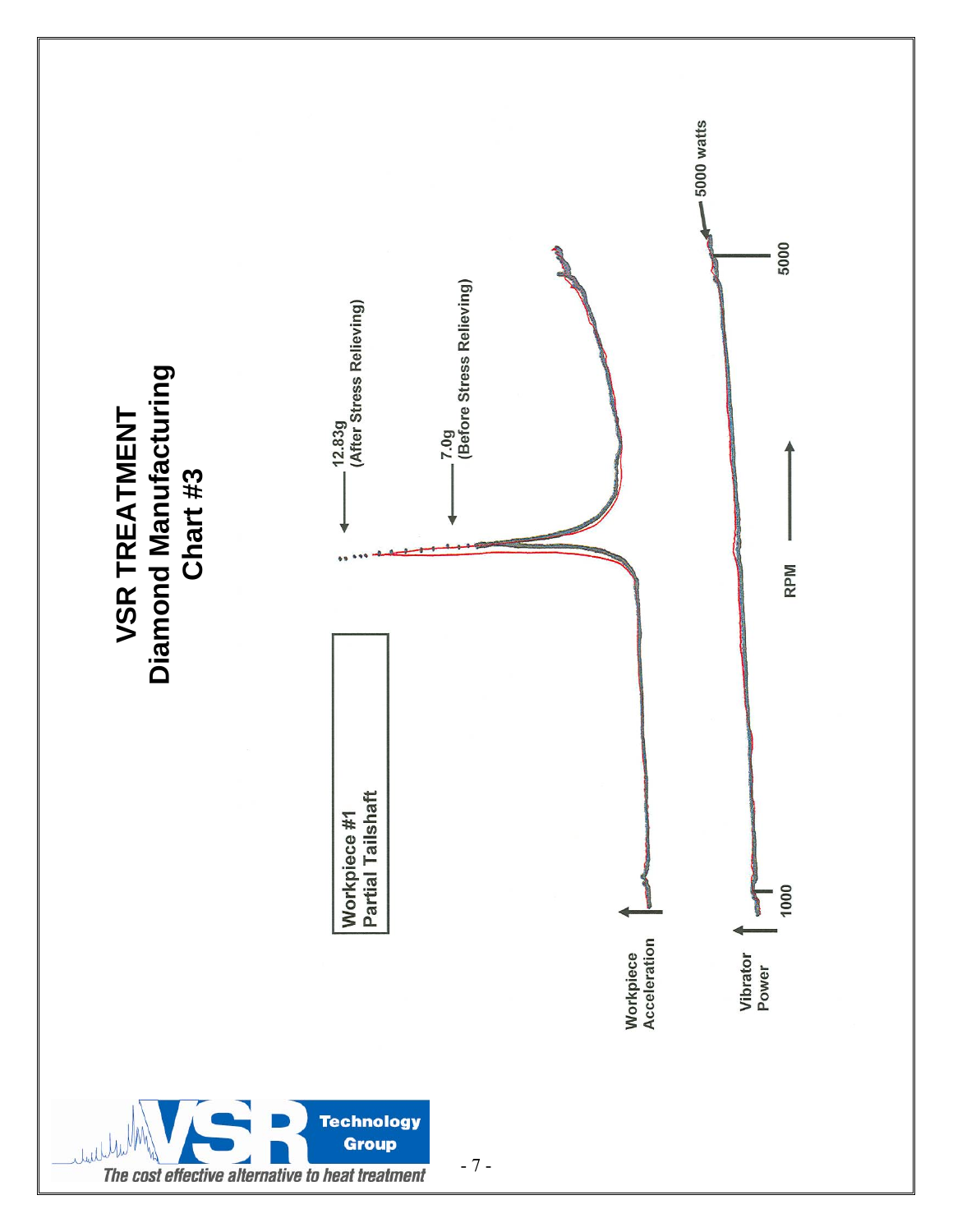



- 8 -